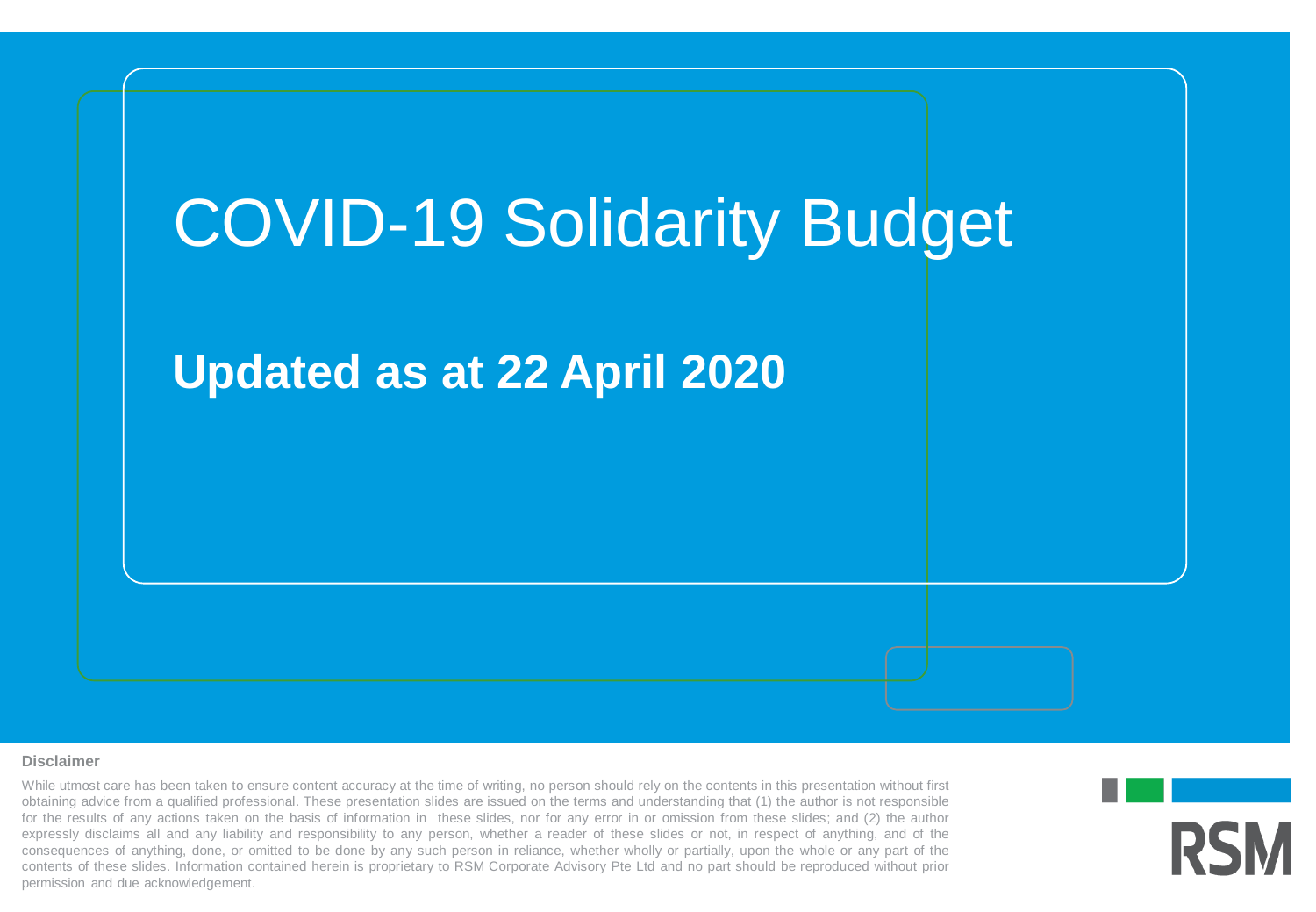# Job Support Scheme (JSS)

- Enhanced to 75% cash grant on gross monthly wages capped at \$4,600 of every Singapore Citizen and PR in employment for the month of April 2020 **and May 2020 (extended for an additional month)**
- For the remaining qualifying months, support levels will be differentiated by sector, cap at \$4,600 for every Singapore Citizen and PR as follows:-
	- The aviation and tourism sectors will have 75% of wages supported, while food services will get 50%, cap at \$4,600 per employee
	- For all other sectors, 25% (up from 8%) cash grant on gross monthly wages of each local employee (SG Citizens and PRs only)

|                           | <b>JSS qualifying period</b> | <b>CPF contribution dates</b> | <b>Pay-out dates</b>      |
|---------------------------|------------------------------|-------------------------------|---------------------------|
| Tranche 1                 | Oct to Dec 19                | 14 Feb 20                     | <b>Before 17 Apr 2020</b> |
| <b>Additional Tranche</b> | Nov 19 as proxy              | <b>14 Feb 20</b>              | End May 2020              |
| Tranche 2                 | Feb to Apr 20                | 14 May 20                     | End Jul 20                |
| Tranche 3                 | May to Jul 20                | 14 Aug 20                     | End Oct 20                |

- **Shareholders-directors with Assessable Income of \$100,000 or less for YA 2019 are now eligible**
	- Includes back-payment for qualifying shareholder-directors who were excluded previously

 $\mathfrak{D}$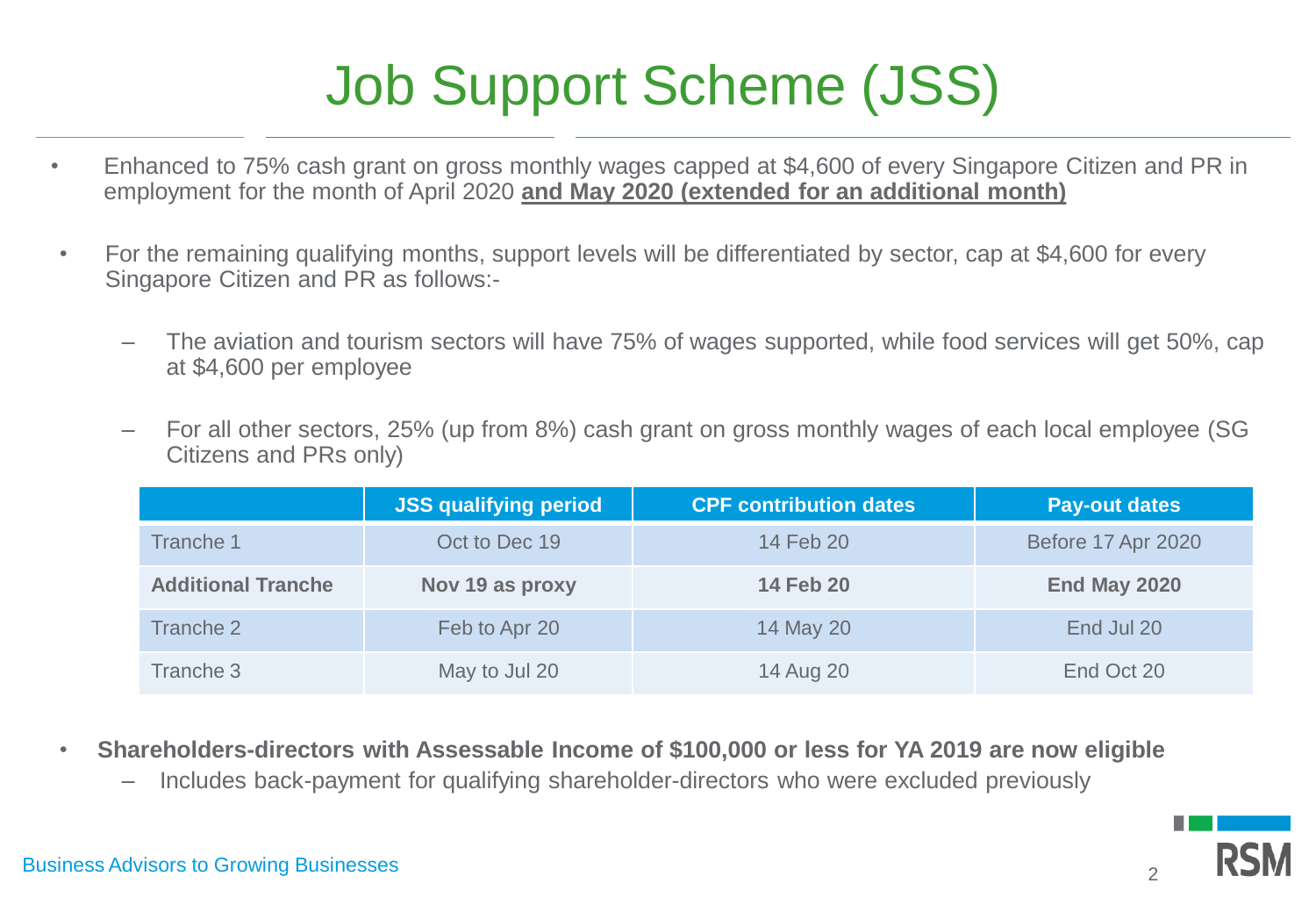# Job Support Scheme (JSS) - Example

| Payout                                       | Date of<br><b>Payment</b> | <b>Aviation and</b><br>tourism                                                                                                 | <b>Food services</b>                                                                                                                 | <b>Others</b>                                                                                                                         |  |  |  |
|----------------------------------------------|---------------------------|--------------------------------------------------------------------------------------------------------------------------------|--------------------------------------------------------------------------------------------------------------------------------------|---------------------------------------------------------------------------------------------------------------------------------------|--|--|--|
|                                              |                           | <b>Computation of Payout</b>                                                                                                   |                                                                                                                                      |                                                                                                                                       |  |  |  |
|                                              |                           | Capped at first \$4,600 of gross monthly wages                                                                                 |                                                                                                                                      |                                                                                                                                       |  |  |  |
|                                              |                           | Based on:                                                                                                                      |                                                                                                                                      |                                                                                                                                       |  |  |  |
| Payout 1                                     | Apr 2020                  | +75% of Oct 2019<br>wages<br>+ 75% of Nov 2019<br>wages<br>+75% of Dec 2019<br>wages                                           | +75% of Oct 2019<br>wages<br>+ 50% of Nov 2019<br>wages<br>+50% of Dec 2019<br>wages                                                 | +75% of Oct 2019<br>wages<br>+ 25% of Nov 2019<br>wages<br>+ 25% of Dec 2019<br>wages                                                 |  |  |  |
| <b>Additional</b><br><b>Payout in</b><br>May | May 2020                  | +75% of Nov 2019<br>wages                                                                                                      | +75% of Nov 2019<br>wages                                                                                                            | +75% of Nov 2019<br>wages                                                                                                             |  |  |  |
| Payout 2                                     | <b>Jul 2020</b>           | +75% of Feb 2020<br>wages<br>+ 75% of Mar 2020<br>wages<br>+75% of Apr 2020<br>wages                                           | +50% of Feb 2020<br>wages<br>+ 50% of Mar 2020<br>wages<br>+ (75% of Apr 2020)<br>wages<br>- 25% of Oct 2019<br>wages) <sup>A1</sup> | + 25% of Feb 2020<br>wages<br>+ 25% of Mar 2020<br>wages<br>+ (75% of Apr 2020)<br>wages<br>- 50% of Oct 2019<br>wages) <sup>A1</sup> |  |  |  |
| Payout 3                                     | Oct 2020                  | + (75% of May 2020)<br>wages<br>- 75% of Nov 2019<br>wages $)^{A2}$<br>+75% of Jun 2020<br>wages<br>+ 75% of Jul 2020<br>wages | + (75% of May 2020)<br>wages<br>- 75% of Nov 2019<br>wages $)^{A2}$<br>+ 50% of Jun 2020<br>wages<br>+ 50% of Jul 2020<br>wages      | + (75% of May 2020<br>wages<br>- 75% of Nov 2019<br>wages $)^{A2}$<br>+ 25% of Jun 2020<br>wages<br>+ 25% of Jul 2020<br>wages        |  |  |  |

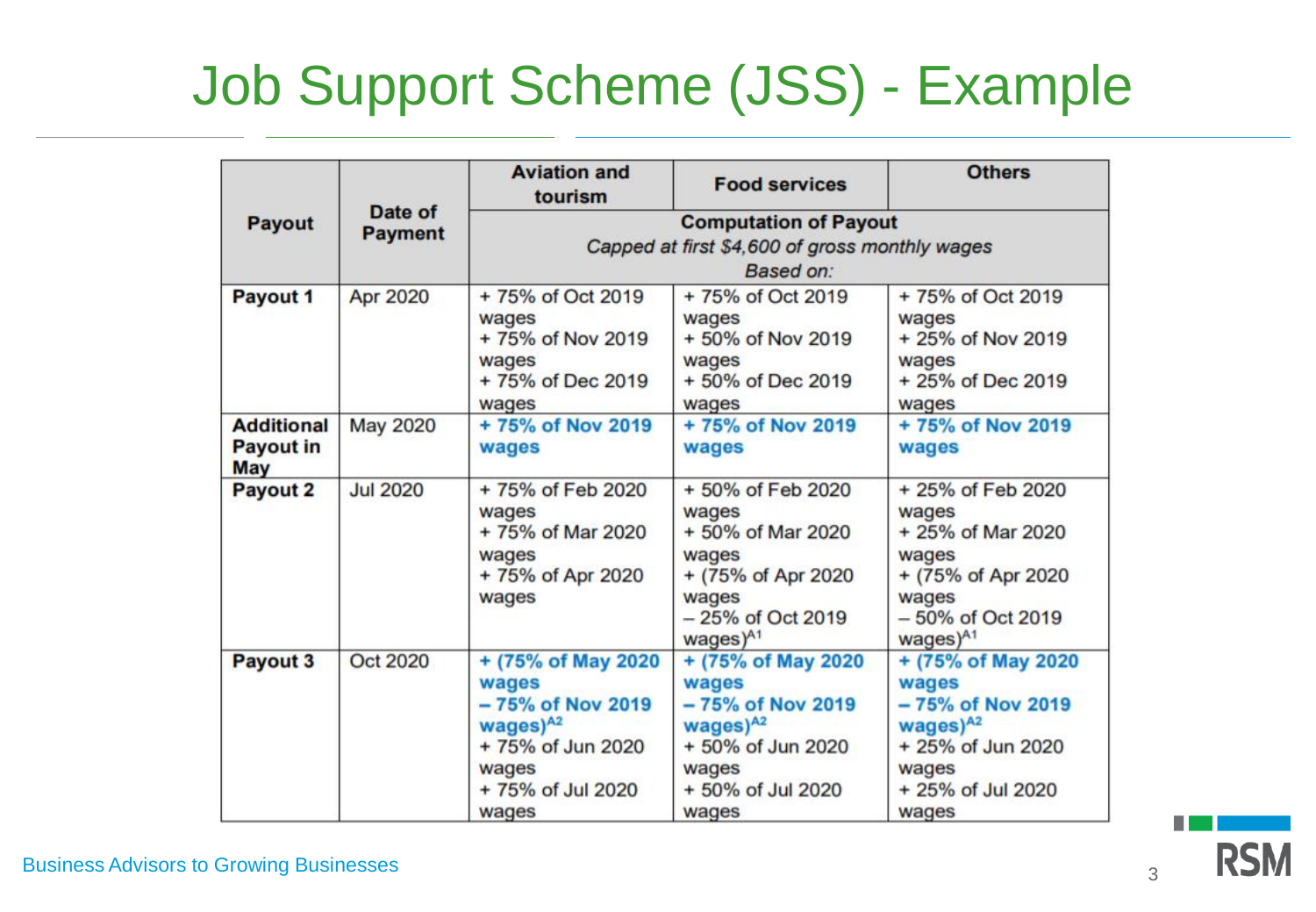### Computation of JSS Payout Under Various Scenarios

For a local worker with a gross monthly wage of \$3,000 in the retail sector (wage support of 25% under JSS). Worker has been employed since October 2019.

|            |                                                                           | <b>JSS Payout</b> |                             |          |           |
|------------|---------------------------------------------------------------------------|-------------------|-----------------------------|----------|-----------|
|            |                                                                           | Payout 1          | <b>Additional</b><br>Payout | Payout 2 | Payout 3  |
| Scenario 1 | Employer A continue to employ worker<br>and pays regular wage in May 2020 | \$3,750           | \$2,250                     | \$2,250  | \$1,500   |
| Scenario 2 | Employer B puts worker on no-pay<br>leave for the whole of May 2020       | \$3,750           | \$2,250                     | \$2,250  | $-\$750*$ |

\*Any negative quantum for the worker will be offset from the overall JSS payout for the employer.

[https://www.singaporebudget.gov.sg/budget\\_2020/about-budget/budget-media-releases/government-to-continue-support-measures](https://www.singaporebudget.gov.sg/budget_2020/about-budget/budget-media-releases/government-to-continue-support-measures-to-protect-livelihoods-and-stabilise-businesses-during-extended-circuit-breaker-period)to-protect-livelihoods-and-stabilise-businesses-during-extended-circuit-breaker-period

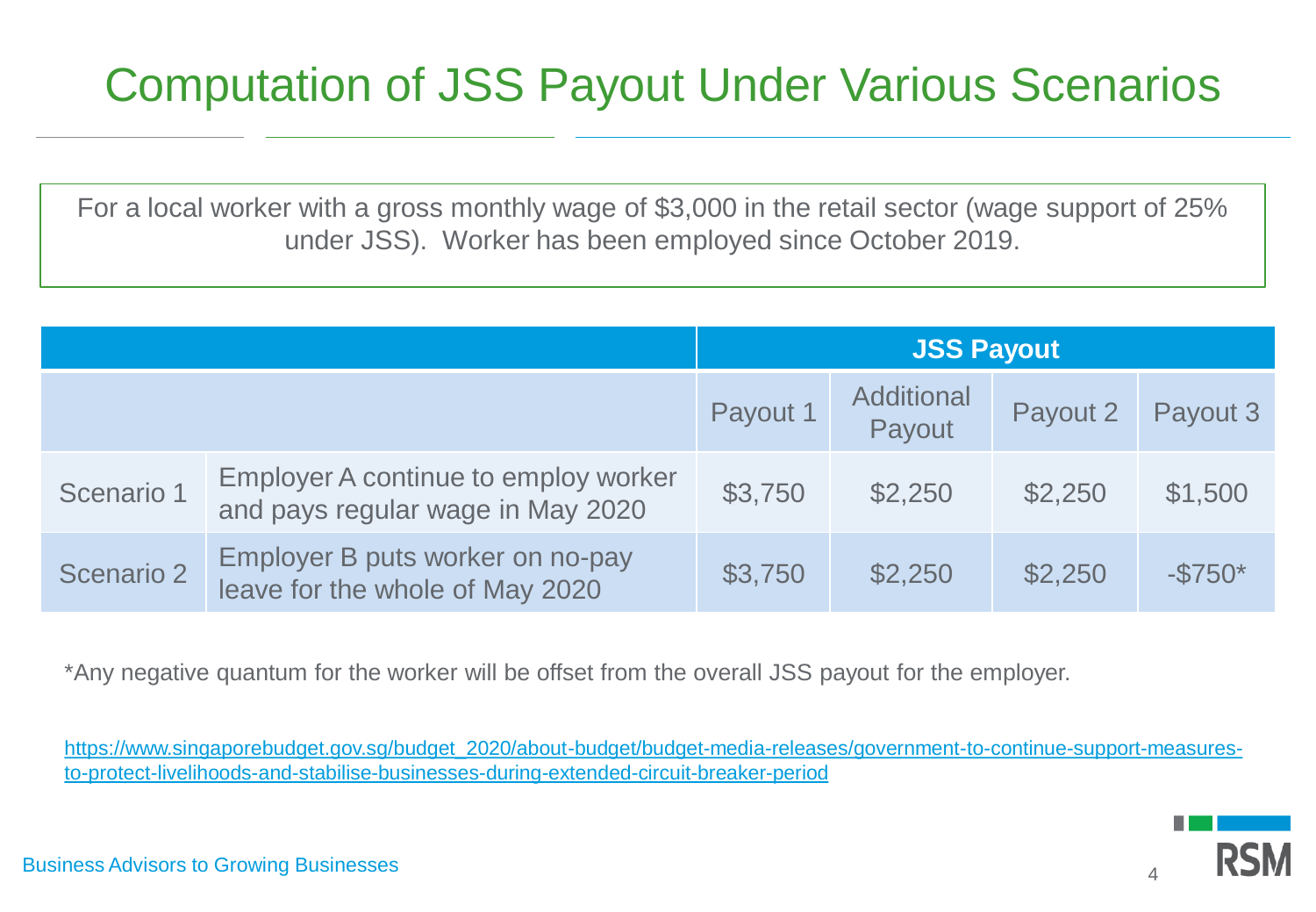# Foreign Worker Levy (FWL)

- Waiver of FWL due in Apr 2020 **and May 2020**
- FWL rebate of \$750 in Apr 2020 **and May 2020** from levies paid this year for each Work Permit or S Pass Holder
- Employers do not need to apply for the levy rebate
- Employers will receive the rebate on 21 April 2020 if they have signed up for PayNow Corporate or via cheque from 15 May 2020 onwards